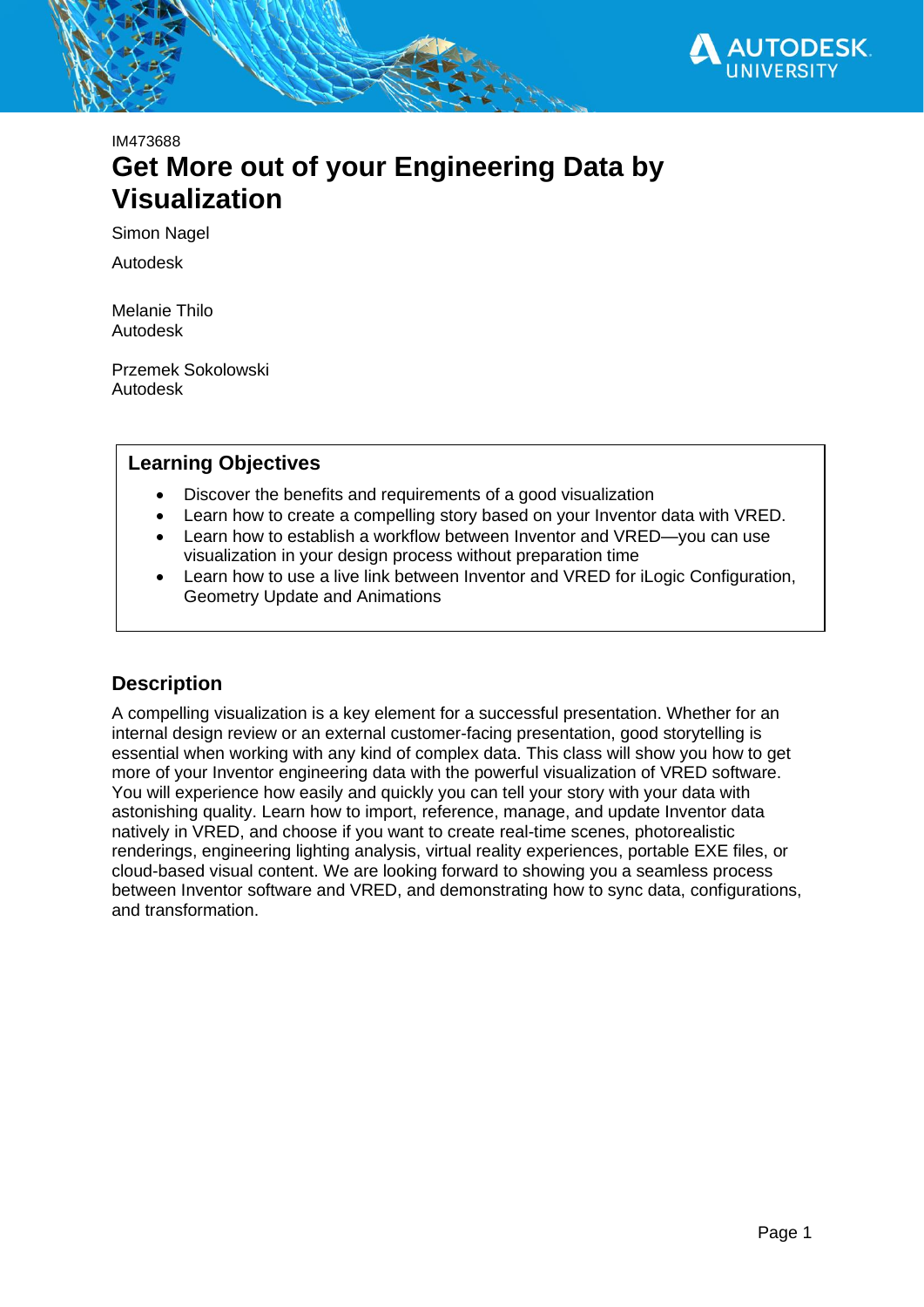

## <span id="page-1-0"></span>**Speakers**

## <span id="page-1-1"></span>**Simon Nagel**

Simon Nagel is an expert for Visualization for Realtime Rendering, High-quality-image generation and Virtual Reality. Simon is working in the Design industry for 15 years as 3D Artist, Consultant, UX Designer, Product Manager and Technical Sales Specialist. His main focus is the Automotive Industry.

### <span id="page-1-2"></span>**Melanie Thilo**

Melanie Thilo has worked for more than 10 years as a mechanical design engineer for different companies and industries. Since 2018 Melanie is a Technical Sales Specialist for PDMC (Inventor) at Autodesk.

## <span id="page-1-3"></span>**Przemek Sokolowski**

Przemek Sokolowski works for Autodesk as a Technical Sales Specialist in Poland since 2007. Before Autodesk he worked for several years in Man and Machine (Autodesk distributor in Poland, at that time). He graduated Technical University in Lodz, specializing in robot control system. Przemek is also well known in Poland for running the blog dedicated to Autodesk D&M products: ["Po prostu](https://autodesk-inventor-pl.typepad.com/my-blog/) [Inventor"](https://autodesk-inventor-pl.typepad.com/my-blog/). Big fan of iLogic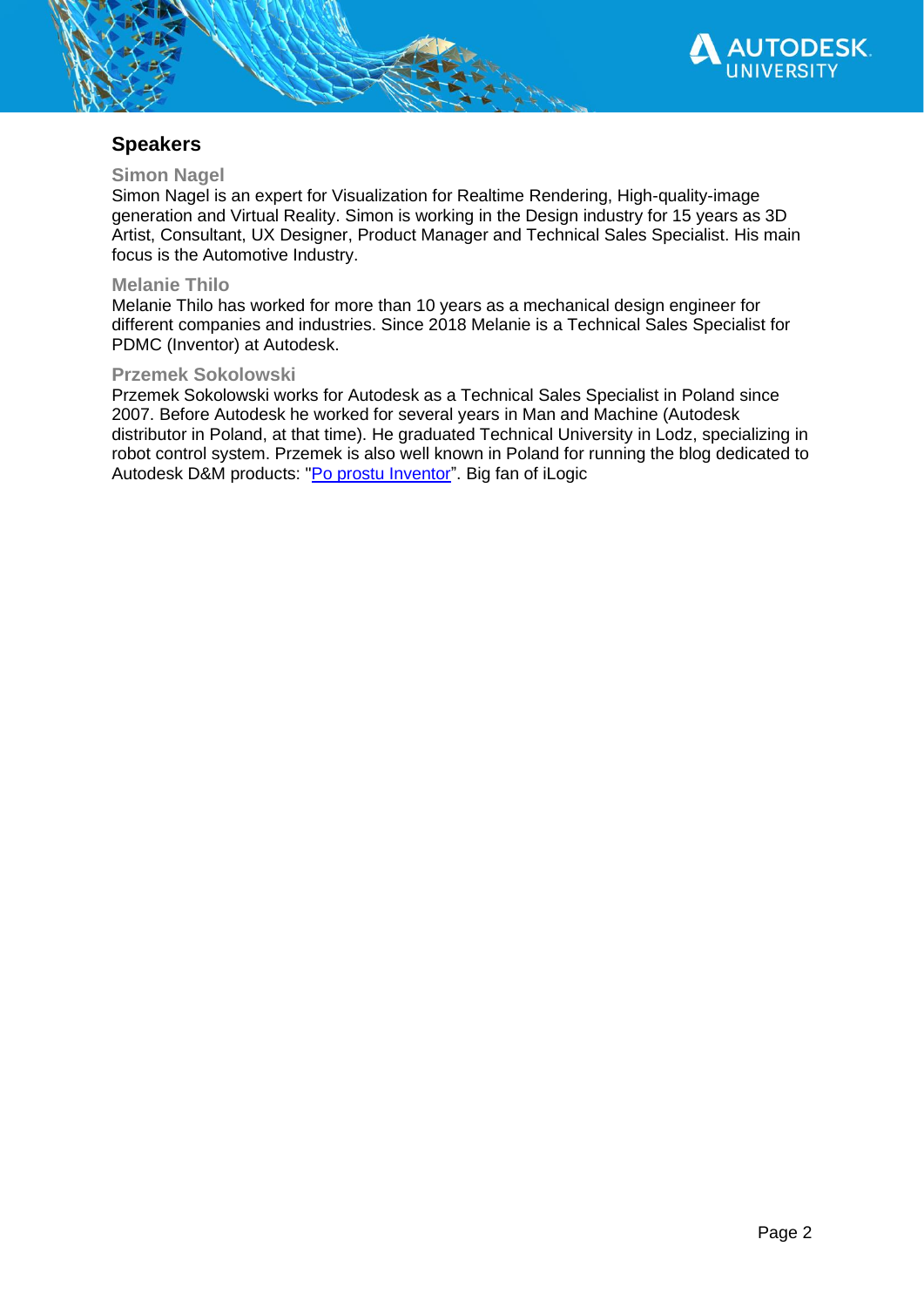

# <span id="page-2-0"></span>**Table of Contents**

| 1.                                                                    |    |
|-----------------------------------------------------------------------|----|
| 2.                                                                    |    |
| 3.                                                                    |    |
| 4.                                                                    |    |
|                                                                       |    |
|                                                                       |    |
|                                                                       |    |
|                                                                       |    |
| Step by step Instruction to setup live link for Transformation Matrix | 13 |
|                                                                       |    |
|                                                                       |    |
|                                                                       |    |
|                                                                       |    |
|                                                                       |    |
|                                                                       |    |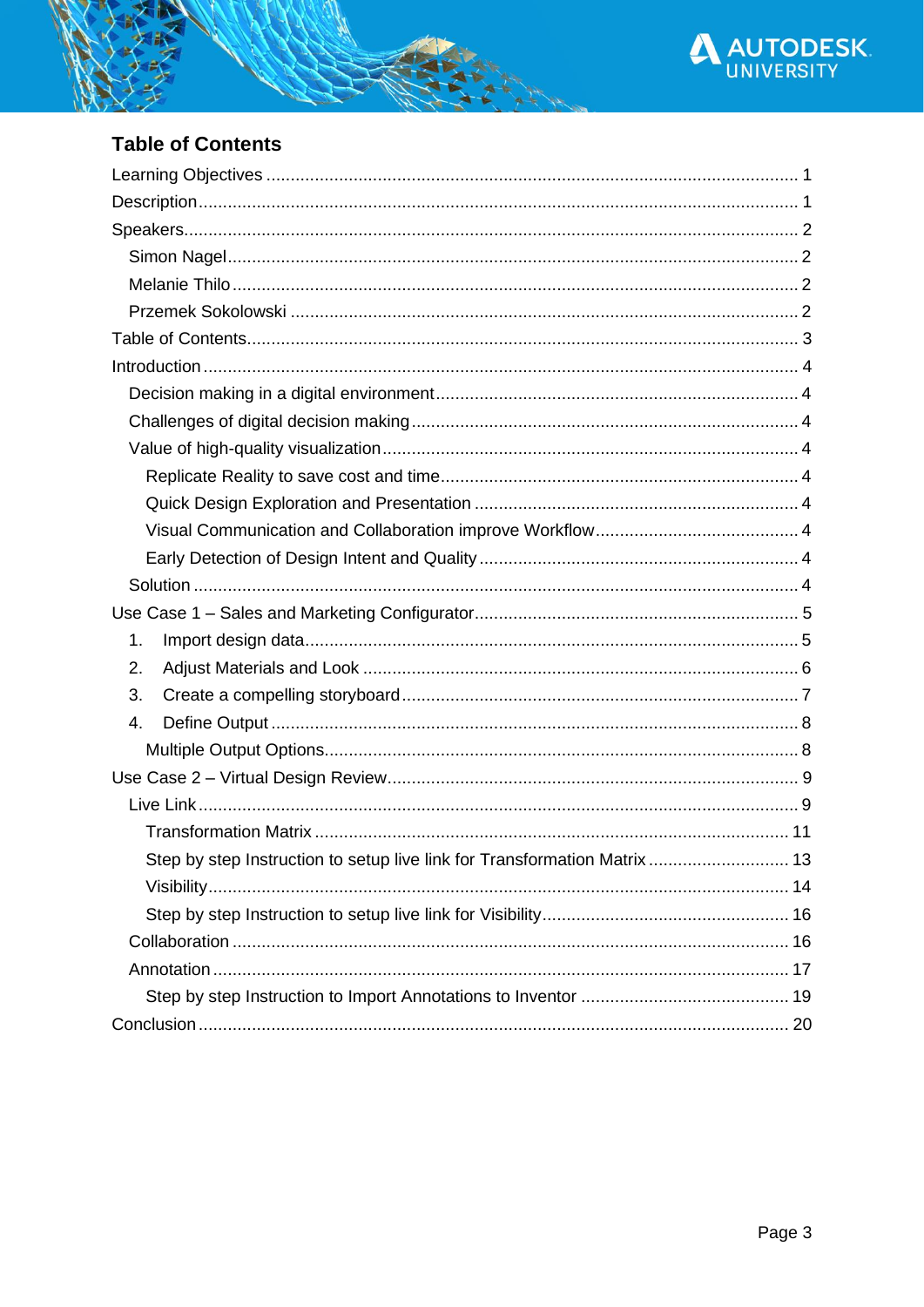

## <span id="page-3-0"></span>**Introduction**

## <span id="page-3-1"></span>**Decision making in a digital environment**

The benefits of digital prototyping are recognized more and more in the industry. By creating and testing new products in a CAx environment, issues can be detected and corrected earlier.

Traditionally the engineers in product development work with CAD software to author data and PDM/PLM systems to manage data. Sometimes communication workflows are implemented in these systems. And sometimes decision makers have no direct access this engineering data.

In design reviews, a new concept, a draft, or a new product is presented to a decisionmaking committee for approval. Frequently, the new product is presented to decision-makers by using Power Point presentations or a prototype is made especially for the event. Surprisingly rarely design or CAD data is used in design reviews.

The way decisions are made in a digital world is changing.

## <span id="page-3-2"></span>**Challenges of digital decision making**

Dimensions and proportions of a CAD-Model are very hard to judge. A car and a clockwork can have the same size on the monitor. Missing the ability to compare the dimensions with the own body.

The preparation of a physical Prototypes can be very expensive. Other presentation media like PowerPoint Presentations tend to be not very flexible, and preparation can be very time consuming.

To ensure the quality of a product issues should be detected as early as possible. This means all decision makers need accessible information.

## <span id="page-3-3"></span>**Value of high-quality visualization**

A good visualization gives confidence in digital decision Making.

### <span id="page-3-4"></span>*Replicate Reality to save cost and time*

Replication of reality can save cost and time. By using physical parameters a realistic digital replication of reality is created.

## <span id="page-3-5"></span>*Quick Design Exploration and Presentation*

Good Visualization gives easy access to quick design exploration and Presentation. Virtual reality enables stakeholders to understand complex digital data without software knowhow.

### <span id="page-3-6"></span>*Visual Communication and Collaboration improve Workflow*

Visual communication and collaboration improve the workflow. The user can choose the best media for presentation and provide all information of every model on every device.

## <span id="page-3-7"></span>*Early Detection of Design Intent and Quality*

collaborate across borders with stakeholders to detect problems as early as possible to ensure the quality of your product.

## <span id="page-3-8"></span>**Solution**

For an effective decision making process, an easy to set up and scalable workflow is needed.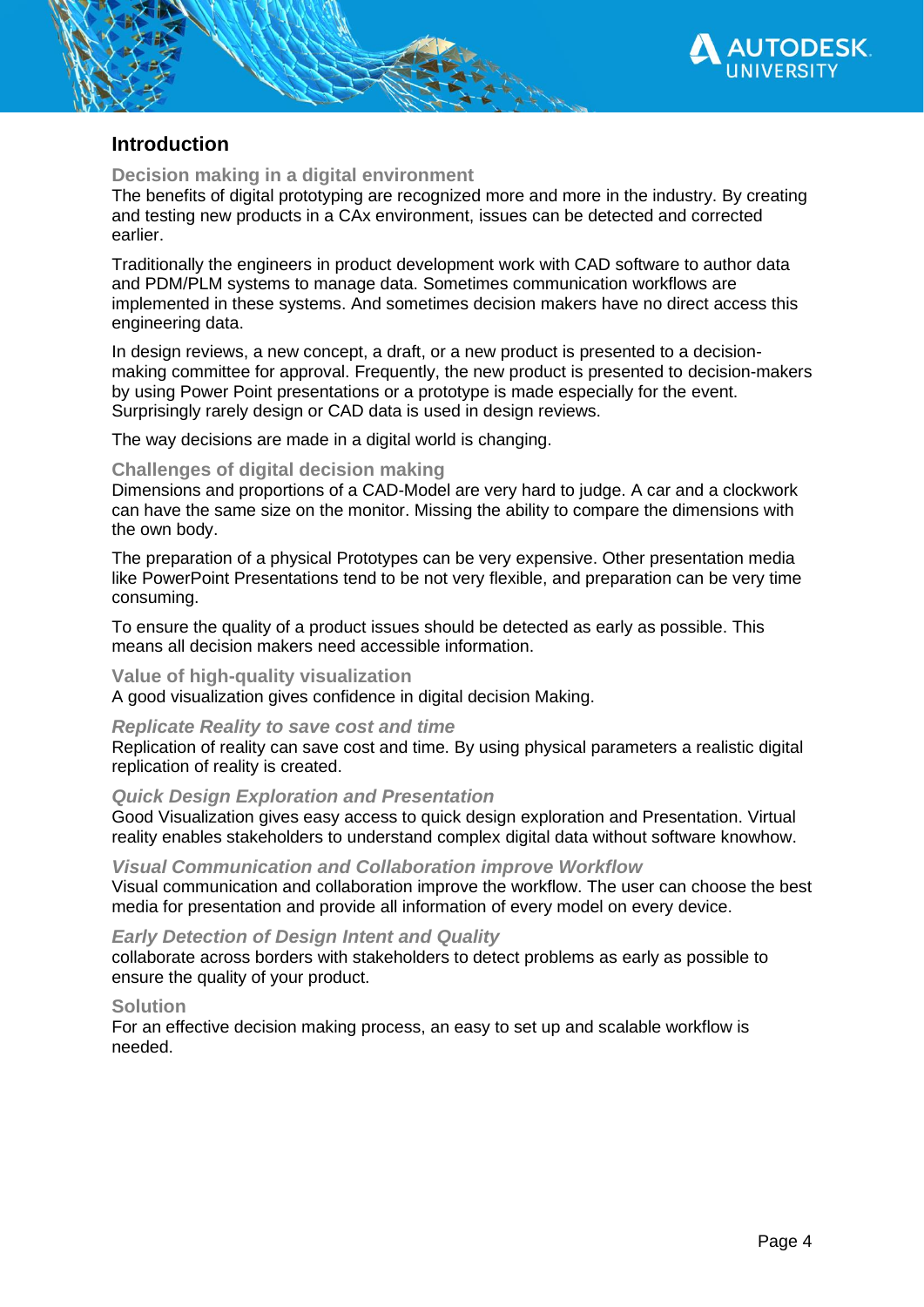

## <span id="page-4-0"></span>**Use Case 1 – Sales and Marketing Configurator**

Create in four simple steps an easy to use configurator for sales and marketing by reusing engineering data to present your product to external stakeholders.

## <span id="page-4-1"></span>**1. Import design data**

VRED supports many native formats for direct import (see [Figure 1\)](#page-4-2). This saves time, because no translation is required to visualize design data.



*FIGURE 1*

## <span id="page-4-2"></span>[Learn more about the Import Files Dialog](https://knowledge.autodesk.com/support/vred-products/learn-explore/caas/CloudHelp/cloudhelp/2021/ENU/VRED/files/VRED-Basics/VRED-VRED-Basics-About-the-Import-Files-Dialog-html-html.html)

After importing an \*.iam-File in the Scenegraph of VRED the structure of the file can be accessed as known from the browser in Inventor.

Tessellation can also be adjusted afterwards to change Polycount, depending on the on the quality or performance requirements of a scene.

For Storytelling and Performance, the scene can be optimized by regrouping, attaching, detaching, merging surfaces and adjust normal.

Renderpeople from the Asset Library can be used to better assess dimensions and proportions. An example is shown in [Figure 2.](#page-4-3)

[Learn more about how working with the Assets and the](https://knowledge.autodesk.com/support/vred-products/learn-explore/caas/CloudHelp/cloudhelp/2021/ENU/VRED/files/Assets/VRED-Assets-Working-with-the-Asset-Manager-html-html.html)  [Asset Manager](https://knowledge.autodesk.com/support/vred-products/learn-explore/caas/CloudHelp/cloudhelp/2021/ENU/VRED/files/Assets/VRED-Assets-Working-with-the-Asset-Manager-html-html.html)

<span id="page-4-3"></span>

*FIGURE 2*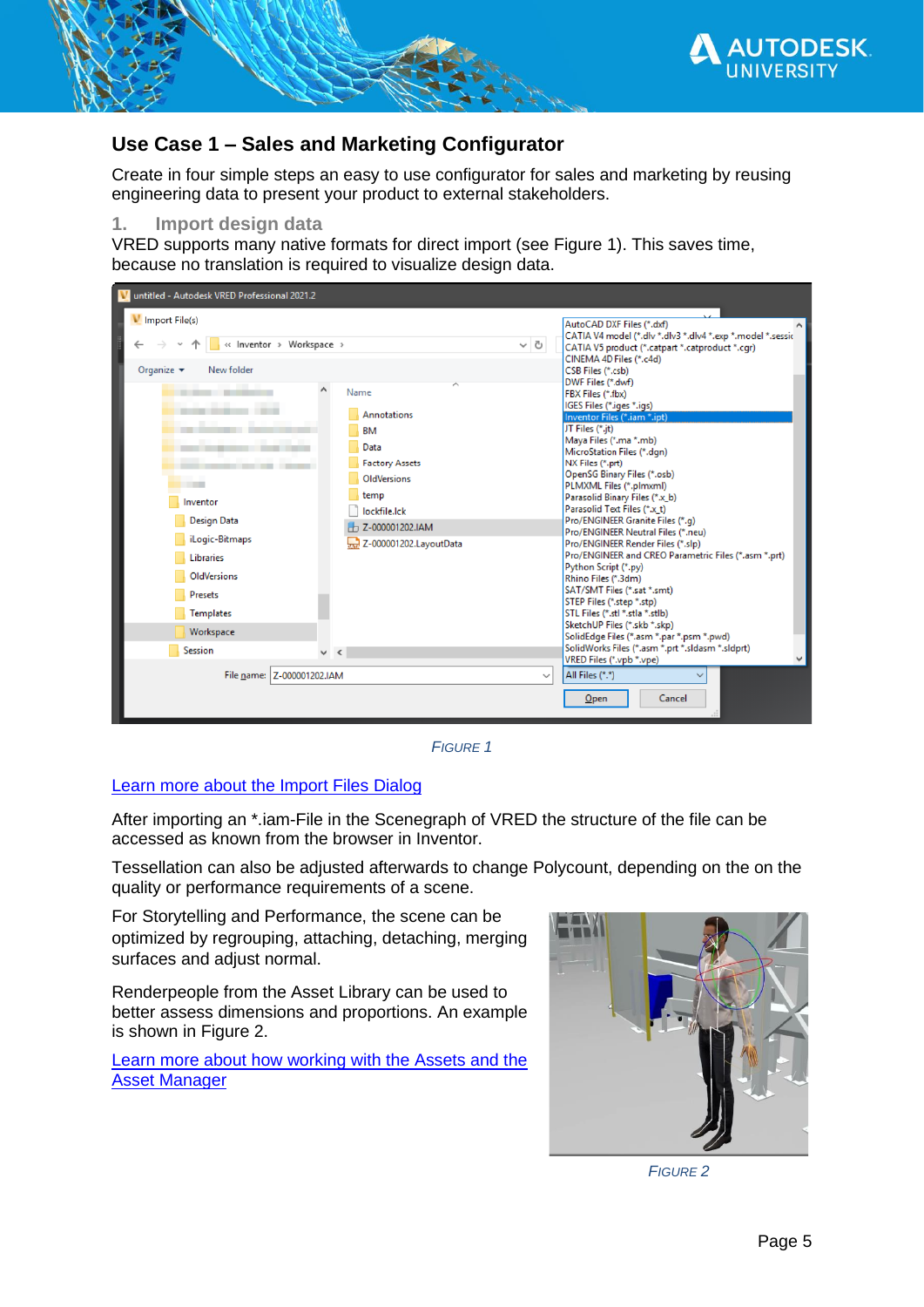

## <span id="page-5-0"></span>**2. Adjust Materials and Look**

The material assignment is used from the Inventor file. These materials can be easily adjusted in VRED for a more realistic look. A large online library of substance materials is available for photorealistic results. The textures are loaded and can be adjusted in real-time. [Figure 3](#page-5-1) shows an example of a substance material applied in the scene.



*FIGURE 3*

<span id="page-5-1"></span>The environment material is defined for the for an attractive scene lighting. Here you can choose from different options like Skylight or HDR 360 Panorama.

Enable shadows for a more realistic look. Get real time shadow from sunlight or ambient occlusion. For a high visualization quality light, shadows and ambient occlusion can be baked. Compare [Figure 4](#page-5-2) and [Figure 5](#page-6-1) to see the difference.

<span id="page-5-2"></span>

*Figure 4*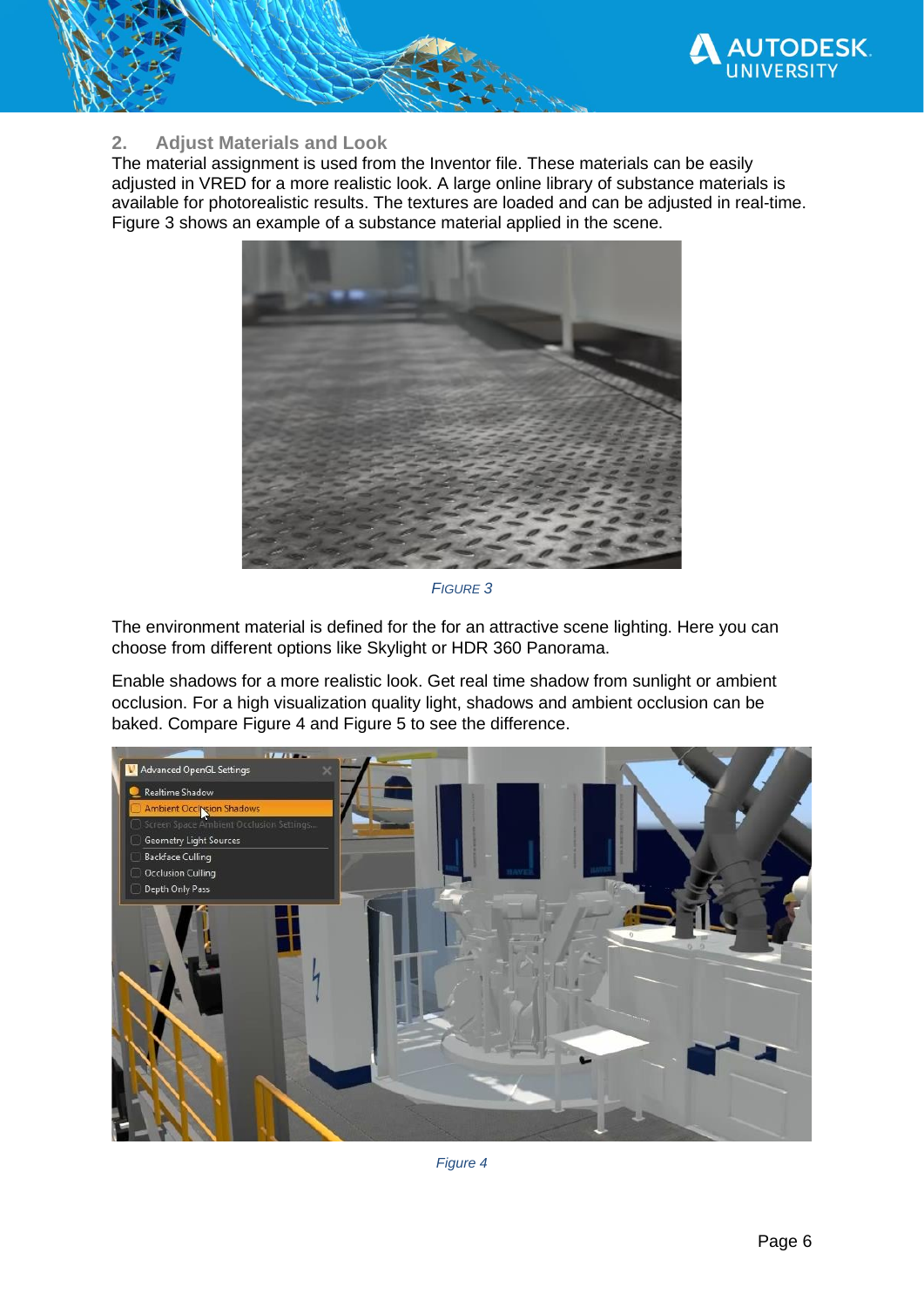



*Figure 5*

<span id="page-6-1"></span>The entire process can be automized. As VRED is capable of using Python, a batch process can be used.

[Here is an example on how to use the post Python Command for Batch in VRED](https://knowledge.autodesk.com/de/support/vred-products/troubleshooting/caas/sfdcarticles/sfdcarticles/DEU/How-to-use-post-python-commands-to-load-a-VRED-scene-via-command-line.html)

In that case you need scripts for:

#### a) import the data

```
filename = "D:/VRED-Live Link/Main Assy/Dust_Collector.iam"
vrFileIOService.importAtfFile(filename,vrNodeService.findNode("Root"))
```
#### b) calculate Shadows

```
selectNode("Root")
computeAmbientOcclusion(3, 0, 3000, 1, 0, 3, 1, 0, 0, 0, 0, 0, 0, 0, 0)
```
#### c) assign materials from Asset manager.

```
assetpath = 
"C:/Users/simon/Documents/Autodesk/Automotive/VRED/Assets/Materials/H&B"
applyMaterialAssetsByName(assetpath)
```
Photorealistic materials can be automatically assigned to the scene by using the Asset Manager.

## <span id="page-6-0"></span>**3. Create a compelling storyboard**

VRED includes different tools for storytelling.

• Viewpoints give fast access to key positions in the 3D scene. [Learn how to create Viewpoints](https://knowledge.autodesk.com/support/vred-products/learn-explore/caas/CloudHelp/cloudhelp/2018/ENU/VRED/files/GUID-6F716D48-6BDF-4DE4-B6D5-AEE78D7FF52C-htm.html)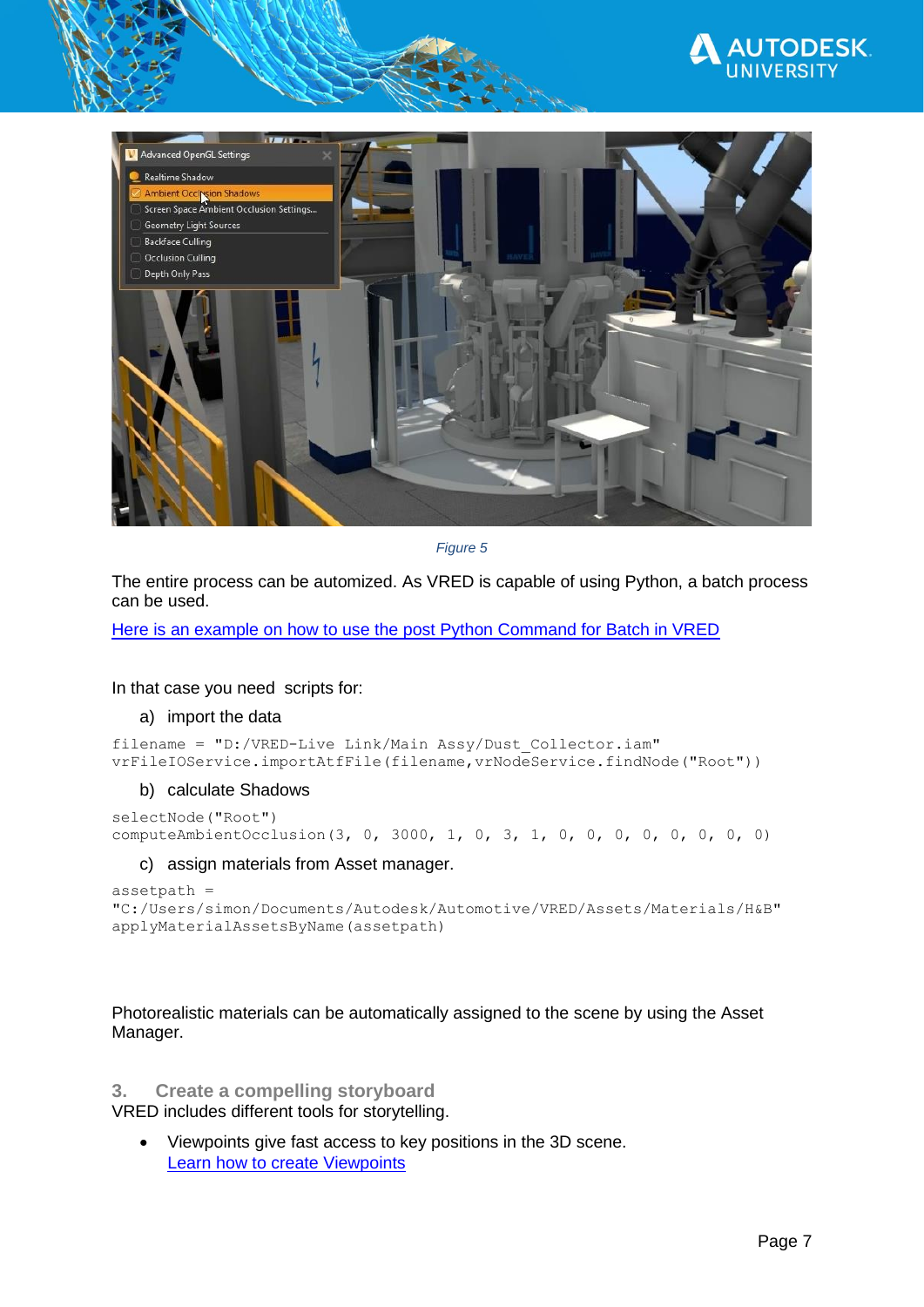

- Sceneplates enrich a scene with meta-information. [Learn more about Scene Plates](https://knowledge.autodesk.com/support/vred-products/learn-explore/caas/CloudHelp/cloudhelp/2021/ENU/VRED/files/VRED-Sceneplates-html-html.html)
- Predefined Variants give quick access to different configurations. [Learn how to create Variants](https://knowledge.autodesk.com/support/vred-products/learn-explore/caas/CloudHelp/cloudhelp/2021/ENU/VRED/files/Variants/VRED-Variants-Creating-Variants-html-html.html)
- Touch Sensors make a scene more interactive. [Learn more about Touch Sensors](https://knowledge.autodesk.com/support/vred-products/learn-explore/caas/CloudHelp/cloudhelp/2021/ENU/VRED/files/Scene-Interaction/VRED-Scene-Interaction-Creating-a-Touch-Sensor-html-html.html)

With these tools users have a wide range of options to create a compelling story. For example, a movie can be created that plays automatically, but can be paused or stopped at any time and a new storyline can be created.

This gives full flexibility to react individually to the audience.

## <span id="page-7-0"></span>**4. Define Output**

Once the scene has been prepared, the preferred output medium must be defined. VRED provides multiple different output options, [Table 1](#page-7-2) gives an overview of frequently used.

<span id="page-7-1"></span>

| <b>Multiple Output Options</b> |                                                   |                                                                      |                                                          |
|--------------------------------|---------------------------------------------------|----------------------------------------------------------------------|----------------------------------------------------------|
|                                | <b>Still Frame Image</b>                          | <b>Animated Movie</b>                                                | 360 Panoramas                                            |
| offline                        | Realtime Quality or Photorealistic<br>Quality     | Realtime Quality or Photorealistic<br>Quality                        | Realtime Quality or Photorealistic<br>Quality            |
|                                |                                                   | Keyframe Animation can be created<br>or imported                     | Embed in Webpages<br>for wide distribution               |
|                                | <b>3D Interactive Realtime</b>                    | <b>Web Streaming</b>                                                 | <b>Virtual Reality</b>                                   |
| online                         | <b>Embed in Webpages</b><br>for wide distribution | <b>Streaming for Mobile Device Access</b><br>and Realtime Navigation | One Click access to Virtual Reality<br>and Collaboration |

*TABLE 1*

<span id="page-7-2"></span>Additionally, a scene can be published as a VRED Go Executable. This file allows to explore the 3D data without any installation.

[Learn more about VRED Go](https://knowledge.autodesk.com/support/vred-products/learn-explore/caas/CloudHelp/cloudhelp/2021/ENU/VRED/files/VRED-Basics/VRED-VRED-Basics-VRED-Go-html-html.html)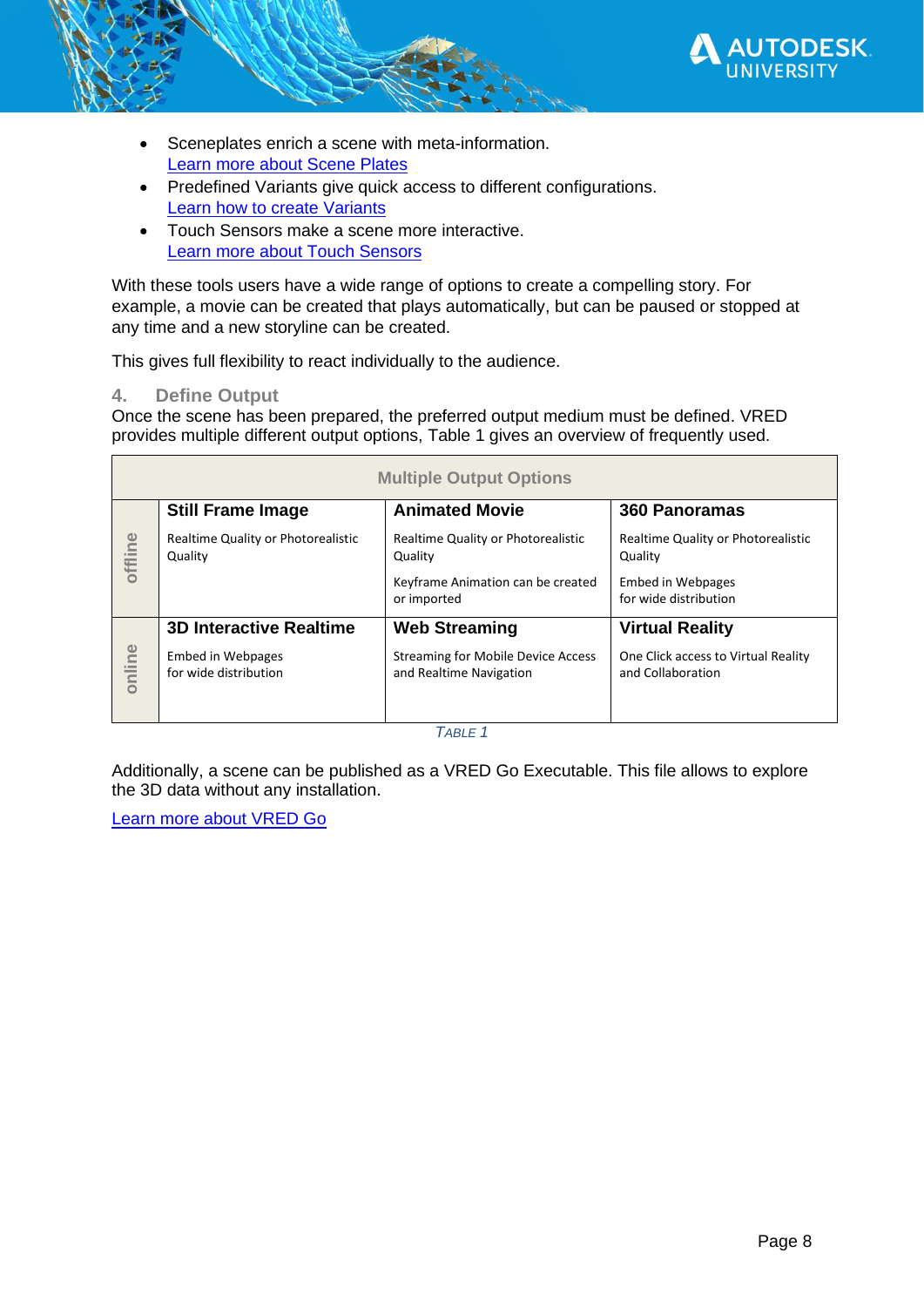

## <span id="page-8-0"></span>**Use Case 2 – Virtual Design Review**

Of course, scenes can also be prepared for design reviews as described in *[Use Case 1](#page-4-0) – [Sales and Marketing Configurator](#page-4-0)*. As the product is still in development, a closer connection to the CAD-system can be beneficial.

In *Use Case 2 – [Virtual Design Review](#page-8-0)* we present the easy access to engineering data in a seamless and interactive workflow. With a *[Live Link](#page-8-1)*, information created in Inventor can be reused in VRED in real-time. This example shows the control of visibility and transformation. So, variants defined as iLogic rules in Inventor can be easily brought to VRED. Even complex animations - created in Inventor - can easily be visualized in VRED with this workflow.

This can reduce the preparation effort for design reviews or product presentations significantly. The meeting itself can be done in collaboration with other participants independent from locations. With the transfer of the documented decisions back into Inventor the loop is closed

## <span id="page-8-1"></span>**Live Link**

The idea of this live link between Autodesk Inventor and Autodesk VRED is based on using an exchange file to pass information from one application to another (see [Figure 6\)](#page-8-2).



### *FIGURE 6*

<span id="page-8-2"></span>In Autodesk VRED visibility or transformation can be controlled with the Script Editor.



*FIGURE 7*

<span id="page-8-3"></span>[Figure 7](#page-8-3) shows how the visibility of nodes ("PartA" and "PartB:1") is controlled in the Script Editor.

 $setActive(0) = invisible$  $setActive(1) = visible$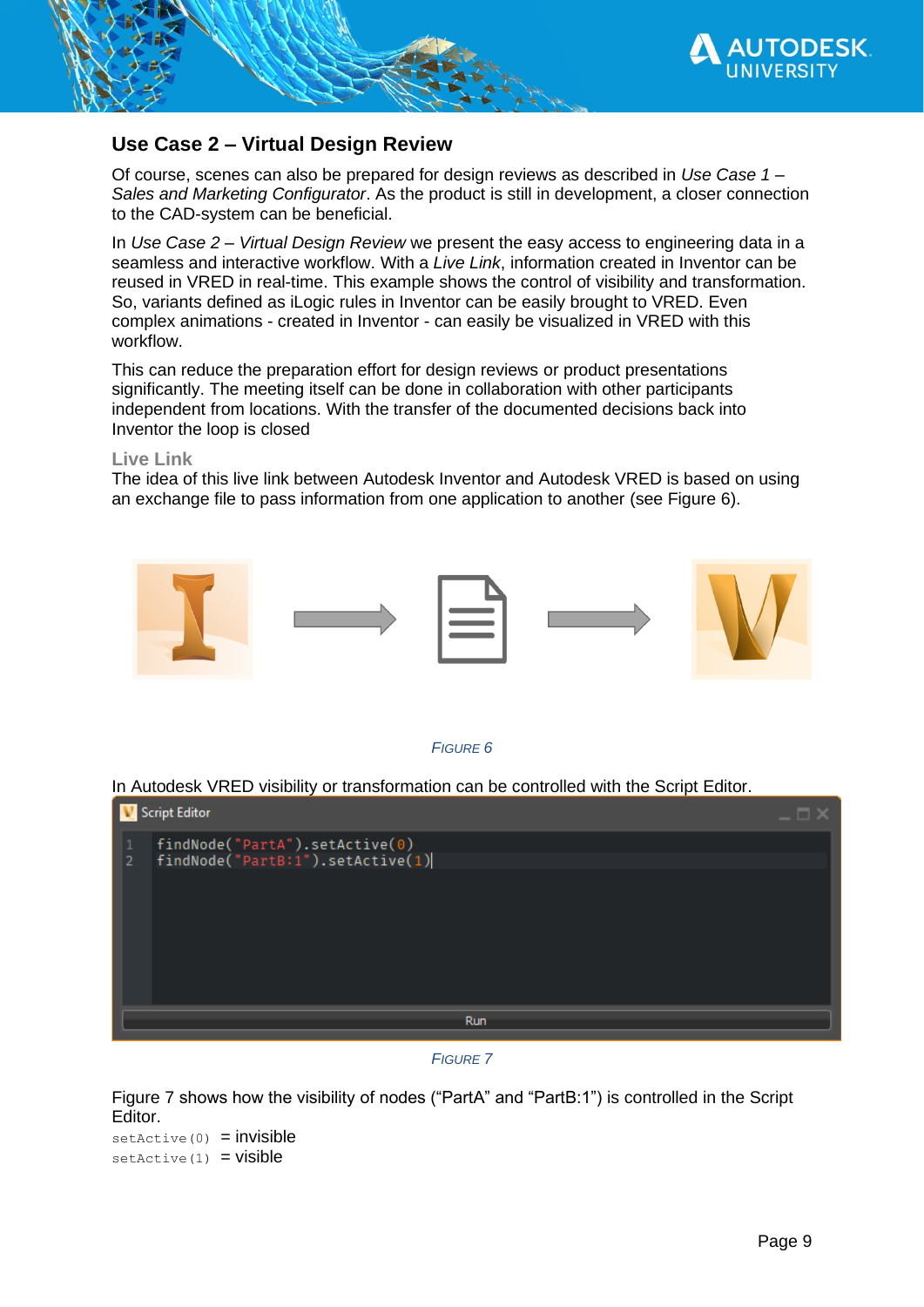

The script for a collaboration session is getting more complex (see [Figure 8\)](#page-9-0).

| <b>Script Editor</b>                                                                                                                            |  |
|-------------------------------------------------------------------------------------------------------------------------------------------------|--|
| vrSessionService.sendPython('findNode("PartA").setActive(0)')<br>1<br>vrSessionService.sendPython('findNode("PartB:1").setActive(1)')<br>2<br>3 |  |
|                                                                                                                                                 |  |
|                                                                                                                                                 |  |
| Run                                                                                                                                             |  |

*FIGURE 8*

<span id="page-9-0"></span>And for moving nodes/objects around the scene, the script gets very complex (see [Figure 9\)](#page-9-1).



*FIGURE 9*

<span id="page-9-1"></span>To automate the process of script input in the Editor, we decided to save the VRED script in an exchange file and use a Python script to load the exchange file into VRED (see [Figure](#page-9-2)  [10\)](#page-9-2)



*FIGURE 10*

<span id="page-9-2"></span>The [Script 1](#page-9-3) in [Figure 10](#page-9-2) reads the exchange file "Z-000001202.txt" with an interval of 0.1 **second defined by:**  $\tt{timer} = vrrimer(0.1)$ 

```
1
2
3
4
5
6
7
8
9
   import math
   timer = vrTimer(0.1)def bla():
      datei = open("PATH/EXCHANGE.txt", 'r')
        daten = datei.read() # weil readlines den Zeilenumbruch mitnimmt
        exec(daten)
   #bla()
   timer.connect(bla)
   timer.setActive(1)
```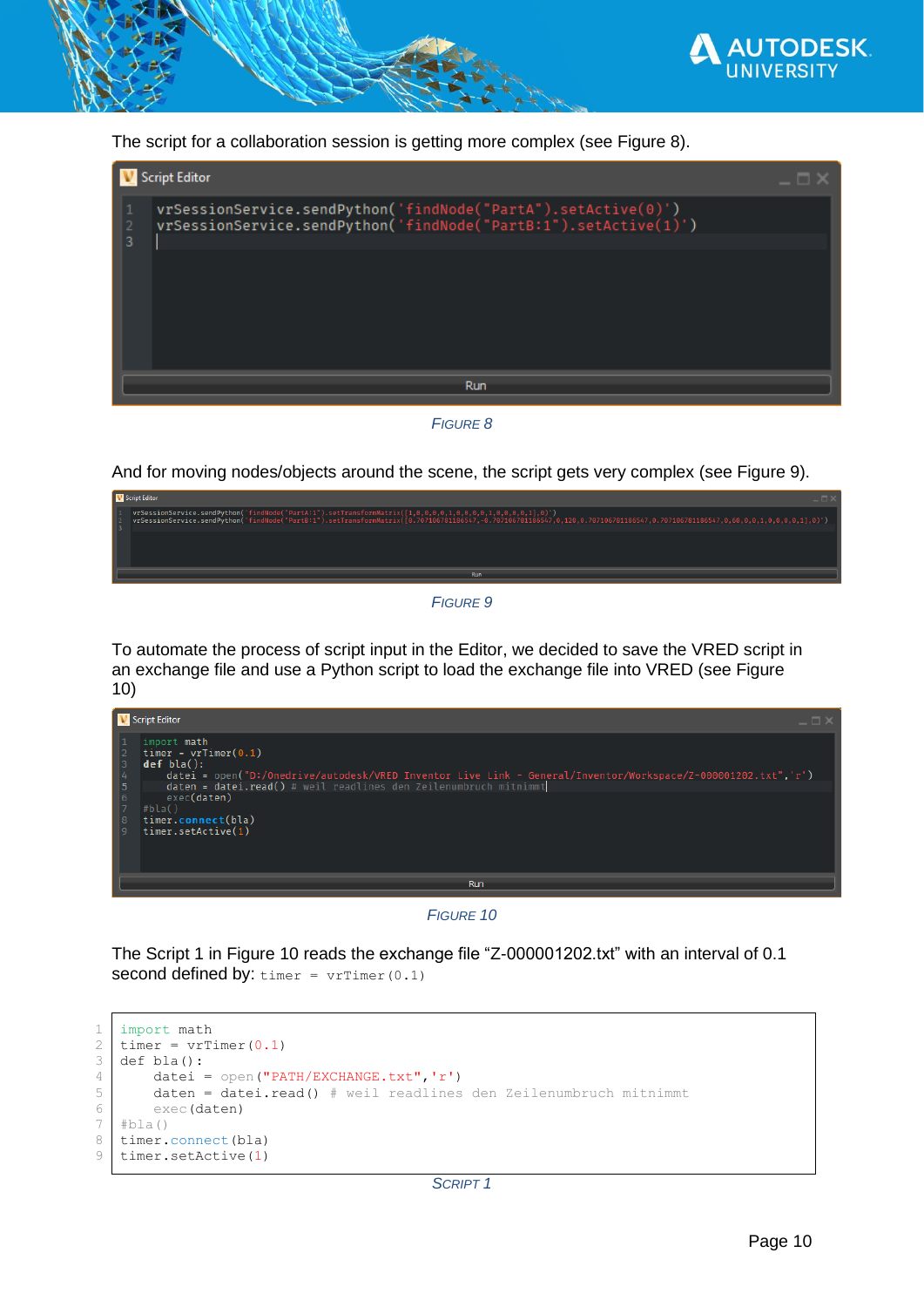

To create the exchange file, we used Autodesk Inventor.

We needed to capture the visibility and transformation of components in Autodesk Inventor.

## <span id="page-10-0"></span>*Transformation Matrix*

Both applications are using transformation matrices to describe the transformation of objects in the model space. Let's take a quick look on how the transformation matrices look like in [Figure 11.](#page-10-1)



#### *FIGURE 11*

<span id="page-10-1"></span>PartA is located in the origin of the global coordinate system. There is no positional change or rotation applied to it. [Figure 12](#page-10-2) shows the transformation matrix of PartA. The transformation matrix for that part consists of 4 parts.

Vector  $X$  direction =  $(1, 0, 0)$ Vector Y direction =  $(0, 1, 0)$ Vector  $Z$  direction =  $(0, 0, 1)$ Transformation Vector =  $(0, 0, 0)$ 

|                 | 0                | 0 |  |
|-----------------|------------------|---|--|
| O               | L                | 0 |  |
|                 | 0                | 1 |  |
| $\overline{10}$ | 0                | 0 |  |
|                 | <b>FIGURE 12</b> |   |  |

<span id="page-10-2"></span>PartB is moved in X direction by 120, in Y direction by 60 and rotated around Z axis by 45 degrees. The transformation matrix for PartB will look like shown in [Figure 13.](#page-11-0)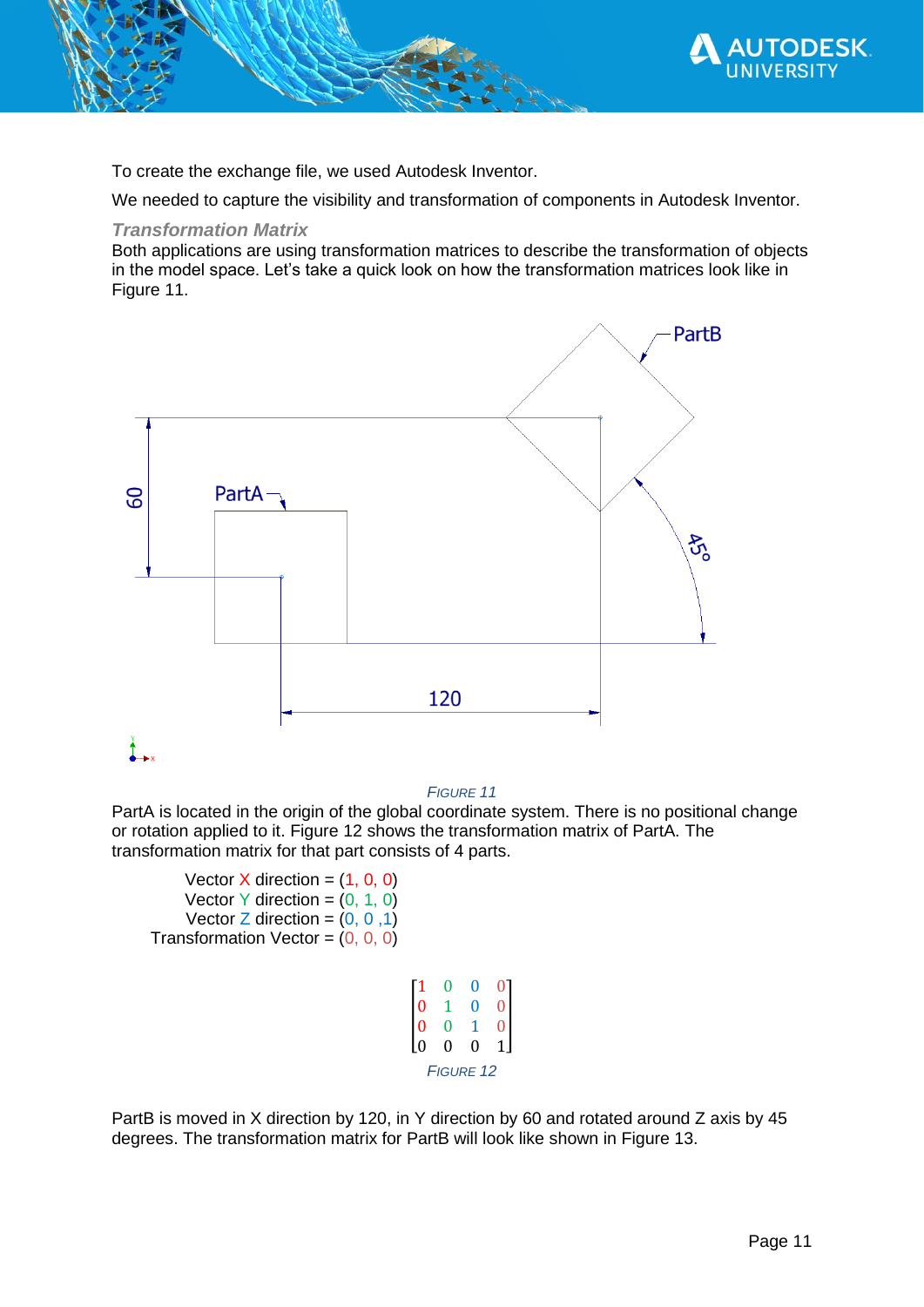

| [0.707] | $-0,707$  | $\bf{0}$ | 1201 |
|---------|-----------|----------|------|
| 0.707   | 0.707     | O        | 60   |
|         | 0         |          |      |
| Ω       | Ω         | Ω        |      |
|         | FIGURE 13 |          |      |

<span id="page-11-0"></span>By capturing the transformation matrix, we are able to know the exact location and rotation of a component in space.

If you want to learn more about transformation matrixes check "How Deep is the Rabbit [Hole? Examing the Matrix and other Inventor® Math and Geometry Objects " by Brian Ekins](https://modthemachine.typepad.com/files/vbatoaddins.pdf)

From Inventor we need to pass **component name** and **transformation matrix** and put it into command that could be processed by VRED. Example:

vrSessionService.sendPython('findNode("**PartA:1**").setTransformMatrix(**[1,0,0,0,0,1,0, 0,0,0,1,0,0,0,0,1],**0)')

[Script 2](#page-12-1) creates the exchange file for each "PartA" and "PartB".

```
Sub Main Save posistion of given Occurrences()
InventorVb.DocumentUpdate()
Dim oDoc As AssemblyDocument
oDoc = ThisApplication.ActiveDocument
Dim oDef As AssemblyComponentDefinition
oDef = oDoc.ComponentDefinition
'Open text file for writing. The text file will be placed in the main assembly 
location
Dim oWrite As System.IO.TextWriter
oWrite = System.IO.File.CreateText(ThisDoc.PathAndFileName(False) & ".txt")
Dim oMatrix As Matrix
oOcc= Component.InventorComponent("PartA:1")
'Generate VRED script for "PartA:1"
Call SaveComponentMatrixInfo(oOcc, oWrite)
'Generate VRED script for "PartB:1"
oOcc = Component.InventorComponent("PartB:1")
Call SaveComponentMatrixInfo(oOcc, oWrite)
'Close file
oWrite.Close
InventorVb.DocumentUpdate()
End Sub
Function SaveComponentMatrixInfo(oOcc As ComponentOccurrence, oWrite As
System.IO.TextWriter)
    'Store occurrence name in CompName
    CompName = oOcc.Name
    'Read local transformation from component
    oMatrix = oOcc.Transformation
       Dim i As Integer
```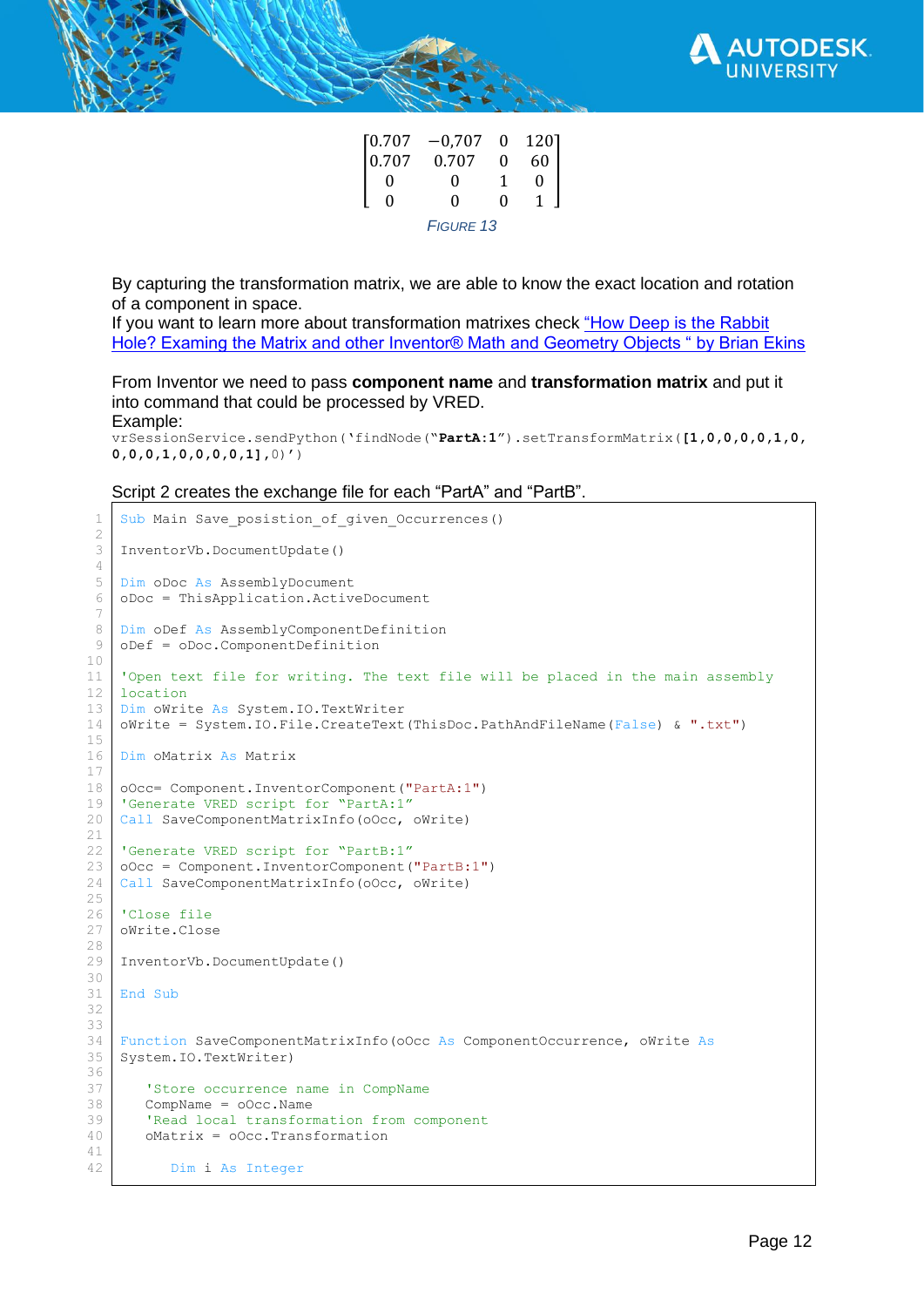

```
43
44
45
46
47
48
49
50
51
52
53
54
55
56
57
58
59
60
61
62
63
64
65
66
67
68
69
70
71
72
73
74
75
76
77
          Mx = ""
           'Read all 16 values of transformation matrix and store it in Mx string
          For i = 1 To 4
             Mx = Mx & oMatrix.Cell(i, 1) & ","
            Mx = Mx & OMatrix.Cell(i, 2) & ","
            Mx = Mx & oMatrix. Cell(i, 3) & ", "
            'The values in fourth raw in transformation matrix are related to scale 
            and are unitless
                     If i \leq 4 Then
                            Mx = Mx & OMatrix.Cell(i, 4) * 10 & ", "
                     Else
                              Mx = Mx & OMatrix.Cell(i, 4) & ","
                     End If
            Next
            'Add "[" and "]" at start and end of the string and remove "," from the
            end of the string to get format like this:
            '[-0.7071,-0.7071,0,120,-0.7071,0.7071,0,60,0,0,-1,0,0,0,0,1]
            Mx = "[" & Left(Mx, Len(Mx) -1) & ""'Add additional strings to get command read to use in VRED
            'Example for PartB from handout: 
            vrSessionService.sendPython('findNode("PartB:1").setTransformMatrix([0.70
            7,-0.707,0,120,0.707,0.707,0,60,0,0,1,0,0,0,0,1],0)')
            TransformationList = "vrSessionService.sendPython('findNode(" & Chr(34) & 
            CompName & Chr(34) & ").setTransformMatrix(" & Mx & ",0)')"
            'Write komponent transformation
            oWrite.WriteLine(TransformationList)
    End Function
```
#### *SCRIPT 2*

<span id="page-12-1"></span><span id="page-12-0"></span>*Step by step Instruction to setup live link for Transformation Matrix* By following the step by step instructions below you confirme that you have read, understood, and accepted the disclaimer.

#### **DISCLAIMER:**

In any case, all binaries, configuration code, templates and snippets of this solution are of "work in progress" character.

Neither Przemek Sokolowski, nor Autodesk represents that these samples are reliable, accurate, complete, or otherwise valid.

Accordingly, those configuration samples are provided "as is" with no warranty of any kind and you use the applications at your own risk.

- 1. Copy & Paste *[Script 2](#page-12-1)* in a new iLogic rule in Inventor
- 2. Replace *PartA* and *PartB* in line 18 and 23 with a valid node name If you want to exchange more transformation matrix, copy and paste lines 18 to 20 for every component you want to exchange the information.
- 3. Run this rule to generate the exchange file This will be a TXT file with the same name as your assembly in the same location.
- 4. Copy & Paste *[Script 1](#page-9-3)* in Script Editor in VRED
- 5. Replace *PATH* in line 4 with the path to the file location Example: D:/ProjectA/DesignB Important: Use / instead of \ to describe file location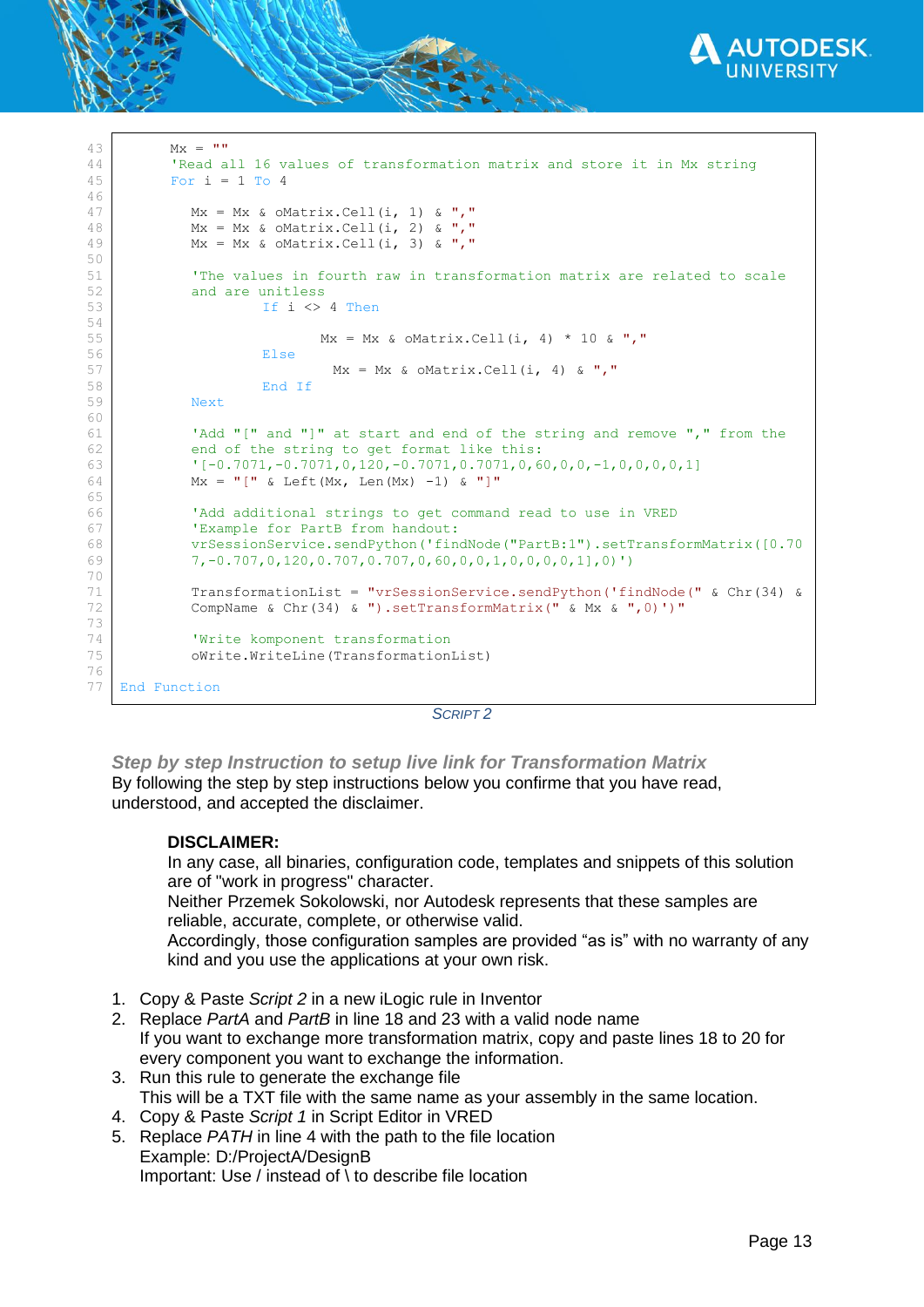

- 6. Replace *EXCHANGE* with the filename of your exchange file created in step 3.
- 7. Change position of the components from step 2 and run the rule. Check if VRED updated change of components position

Please download the provided ZIP file from AU Class Site to get a detailed tutorial with sample dataset and video showing the steps.

## <span id="page-13-0"></span>*Visibility*

To pass visibility of compnent script looks different from transformation matrix. Example:

vrSessionService.sendPython('findNode("PartA").setActive(0)') vrSessionService.sendPython('findNode("PartB:1").setActive(1)') Visibility is controlled by setting 0 or 1 in setActive()

Please note that when importing a scene to VRED different node names are applied by VRED. If the component has no transformation or rotation applied, VRED is creating a node with the name that is equal to file name of the Inventor component (PartA.ipt). If there is a transformation applied, VRED is using the component name from Inventor browser (PartB:1). In [Figure 14](#page-13-1) the nodes of VRED (left) and Inventor (right) are directly compared.







<span id="page-13-1"></span>This must be considered when writing the script. The code is very similar to [Script 2.](#page-12-1) The [Script 3](#page-14-0) checks the transformation matrix. If there is no transformation then the file name is used to address the node in VRED:

```
Sub Main Save_visibility_of root Occurrences()
InventorVb.DocumentUpdate()
Dim oDoc As AssemblyDocument
oDoc = ThisApplication.ActiveDocument
Dim oDef As AssemblyComponentDefinition
oDef = oDoc.ComponentDefinition
'Open text file for writing
Dim oWrite As System.IO.TextWriter
oWrite = System.IO.File.CreateText(ThisDoc.PathAndFileName(False) & ".txt")
Dim oMatrix As Matrix
'Browse through occurrences
Dim oOcc As ComponentOccurrence
```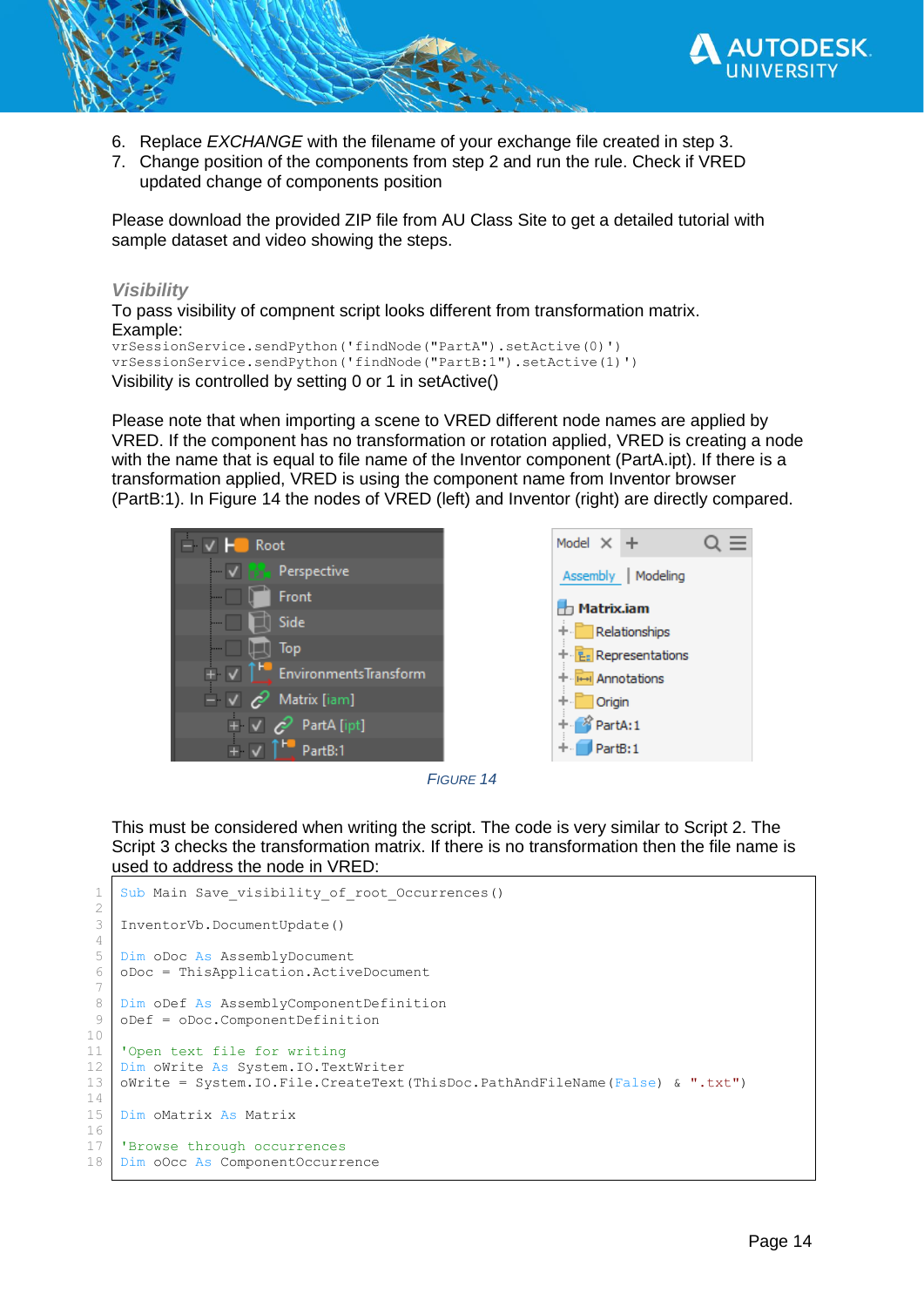

```
19
20
21
22
23
24
25
26
27
28
29
30
31
32
33
34
35
36
37
38
39
40
41
42
43
44
45
46
47
48
49
50
51
52
53
54
55
56
57
58
59
60
61
62
63
64
65
66
67
68
69
70
71
72
73
74
75
76
77
78
79
80
81
    'Go through all root occurrences
    For Each oOcc In oDef.Occurrences
             Call SaveComponentVisibilityInfo(oOcc, oWrite)
    Next
    'Close file
    oWrite.Close
    InventorVb.DocumentUpdate()
    End Sub
    Function SaveComponentVisibilityInfo(oOcc As ComponentOccurrence, oWrite As
    System.IO.TextWriter)
             Dim CompName As String
             CompName = oOcc.Name
             oMatrix = oOcc.Transformation
             Dim i As Integer
             Mx = \frac{m}{m}For i = 1 To 4
                       Mx= Mx & oMatrix.Cell(i, 1) & ","
                       Mx= Mx & oMatrix.Cell(i, 2) & ","
                      Mx = Mx & OMatrix.Cell(i, 3) & ", "
                       If i<>4 Then
                              Mx = Mx & OMatrix.Cell(i, 4) * 10 & ","
                       Else
                              Mx = Mx & oMatrix.Cell(i, 4) & ","
                       End If
             Next
             'Add "[" and "]" at start and end of the string
             'and remove "," from the end of the string
             Mx = "[" & Left(Mx, Len(Mx) -1) & ""]"'Check if transformation exist. Without transformation VRED 
             'is using file name of the component
             If Mx = "[1,0,0,0,0,1,0,0,0,0,1,0,0,0,0,1]" Then
                       'Extract VRED nodename as file name
                       CompName = oOcc.ReferencedDocumentDescriptor.FullDocumentName
                       \mathsf{CompName} = \mathsf{CompName}.\mathsf{Split}(\mathsf{''}\backslash\mathsf{''}).\mathsf{Last}()CompName = Left(CompName, Len(CompName)-4)
             End If
             'Component visibility
             If oOcc.Visible Then
                      vis = 1Else
                       vis = 0End If
             Visibility = "vrSessionService.sendPython('findNode(" & Chr(34) _
             & CompName & Chr(34) & ").setActive(" & vis & ")')"
             'Write komponent transformation
             oWrite.WriteLine(Visibility)
    End Function
```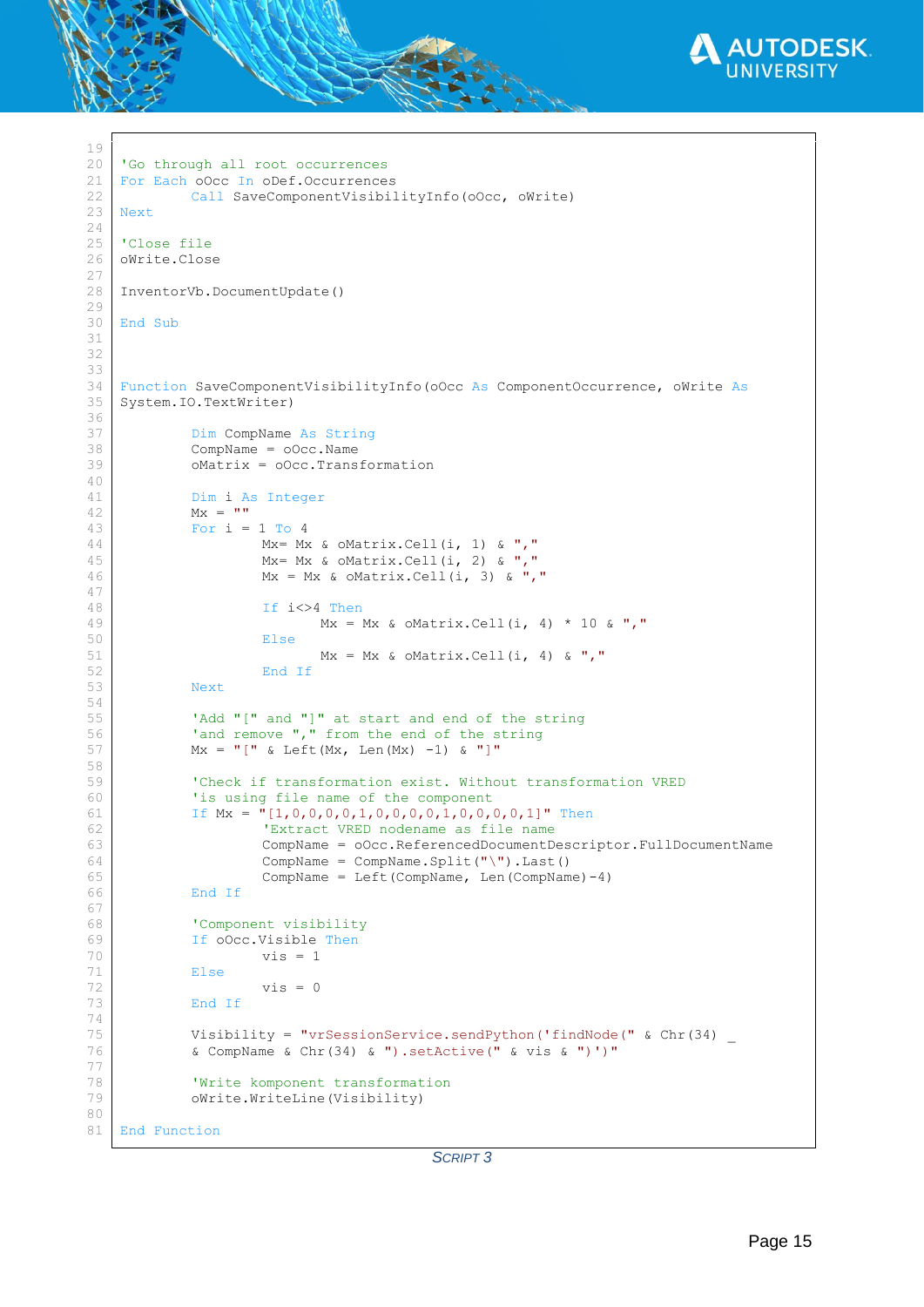

<span id="page-15-0"></span>*Step by step Instruction to setup live link for Visibility*

By following the step by step instructions below you confirme that you have read, understood, and accepted the disclaimer.

## **DISCLAIMER:**

In any case, all binaries, configuration code, templates and snippets of this solution are of "work in progress" character. Neither Przemek Sokolowski, nor Autodesk represents that these samples are reliable, accurate, complete, or otherwise valid. Accordingly, those configuration samples are provided "as is" with no warranty of any kind and you use the applications at your own risk.

- 1. Copy & Paste [Script 3](#page-14-0) in a new iLogic rule in Inventor This rule only applies to first level components.
- 2. Run this rule to generate the exchange file This will be a TXT file with the same name as your assembly in the same location.
- 3. Copy & Paste [Script 1](#page-9-3) in Script Editor in VRED
- 4. Replace PATH in line 4 with the path to the file location Example: D:/ProjectA/DesignB Important: Use / instead of \ to describe file location
- 5. Replace EXCHANGE with the filename of your exchangefile created in step 3.
- 6. After each change of component visibility run the rule and see updated scene in VRED

Please download the provided ZIP file from AU Class Site to get a detailed tutorial with sample dataset and video showing the steps.

## <span id="page-15-1"></span>**Collaboration**

VRED provides an out-of-the-box collaboration solution for both desktop and VR users alike. Use it for showing work to a group in VR. Participants can join a collaboration session from their desktop or using HMDs.

[Learn more about collaboration with VRED on Autodesk Knowledge Network](https://knowledge.autodesk.com/support/vred-products/learn-explore/caas/CloudHelp/cloudhelp/2021/ENU/VRED/files/VRED-Collaboration-html-html.html)

In our example, three people from three different locations, based in their home offices, met to collaborate in a virtual environment. The number of participants is not limited.

The avatars show the position of other participants in a scene. Details can be highlighted by a pointer. Decisions can be documented in annotations.

As it can be difficult to take notes while using an HMD, annotations can also be created by using voice recognition.

[Learn more about Python 3 based Voice Recognition in VRED](https://youtu.be/aYafEdaQeQc)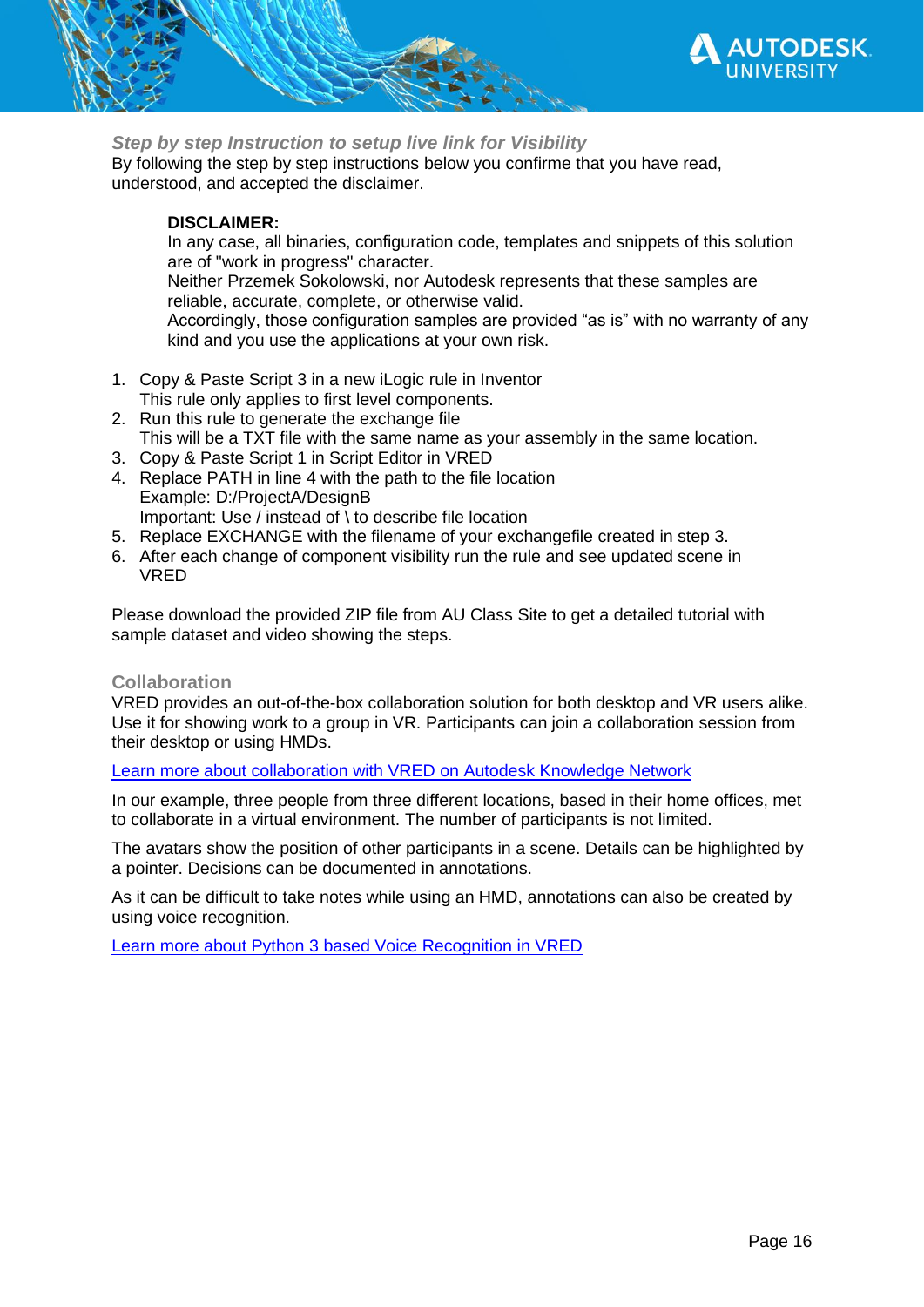

### <span id="page-16-0"></span>**Annotation**

The annotation from VRED can be saved in xml format. To move it to Autodesk Inventor we need to extract annotation texts and its location coordinates.

[Script 4](#page-16-1) shows an example xml file with annotations from VRED:

```
<?xml version="1.0"?>
<!DOCTYPE annotations>
<Annotations>
 <TextAnnotation name="Annotation" node="Solid1">
   <Text>I like the design. Apporoved!</Text>
  <Position x="1329.5" y="156.235" z="3842.36"/>
   <Visible>1</Visible>
   <UseNodeVisibility>0</UseNodeVisibility>
   <FontColor a="1" b="1" g="1" r="1"/>
   <LineColor a="1" b="0.00999466" g="0.44799" r="1"/>
   <BackColor a="0.6" b="0.0732433" g="0.0732433" r="0.0732433"/>
   <Size>0.4</Size>
   <Scale far="2000" near="800"/>
 </TextAnnotation>
 <TextAnnotation name="Annotation1" node="Volumenkörper999">
  <Text>Simon: This is beautiful Steel. :)</Text>
   <Position x="-289.09" y="2870.76" z="4461.81"/>
   <Visible>1</Visible>
   <UseNodeVisibility>0</UseNodeVisibility>
   <FontColor a="1" b="1" g="1" r="1"/>
 <LineColor a="1" b="0.00999466" g="0.44799" r="1"/>
 <BackColor a="0.6" b="0.0732433" g="0.0732433" r="0.0732433"/>
   <Size>0.4</Size>
   <Scale far="2000" near="800"/>
 </TextAnnotation>
 <TextAnnotation name="Annotation2" node="Volumenkörper227">
  <Text>nice forklift animation!</Text>
   <Position x="910.082" y="15192" z="2189.14"/>
   <Visible>1</Visible>
   <UseNodeVisibility>0</UseNodeVisibility>
   <FontColor a="1" b="1" g="1" r="1"/>
   <LineColor a="1" b="0.00999466" g="0.44799" r="1"/>
   <BackColor a="0.6" b="0.0732433" g="0.0732433" r="0.0732433"/>
   <Size>0.4</Size>
   <Scale far="2000" near="800"/>
 </TextAnnotation>
</Annotations>
```
*SCRIPT 4*

<span id="page-16-1"></span>The iLogic rule in [Script 5](#page-18-1) reads the xml file and creates 3D Annotations in Autodesk Inventor:

```
1
 2
 3
 4
 5
 6
 7
 8
 9
10
11
12
13
14
15
16
    AddReference "System.Linq"
    AddReference "System.Xml"
    AddReference "System.Xml.Linq"
    AddReference "System.Core"
    Imports System.Linq
    Imports System.Xml
    Imports System.Xml.Linq
    Imports System.Xml.Schema
   Class FunctionalClass
        Shared FeedXML As XDocument
         Sub Main()
             Dim oFileDlg As Inventor.FileDialog = Nothing
             InventorVb.Application.CreateFileDialog(oFileDlg)
```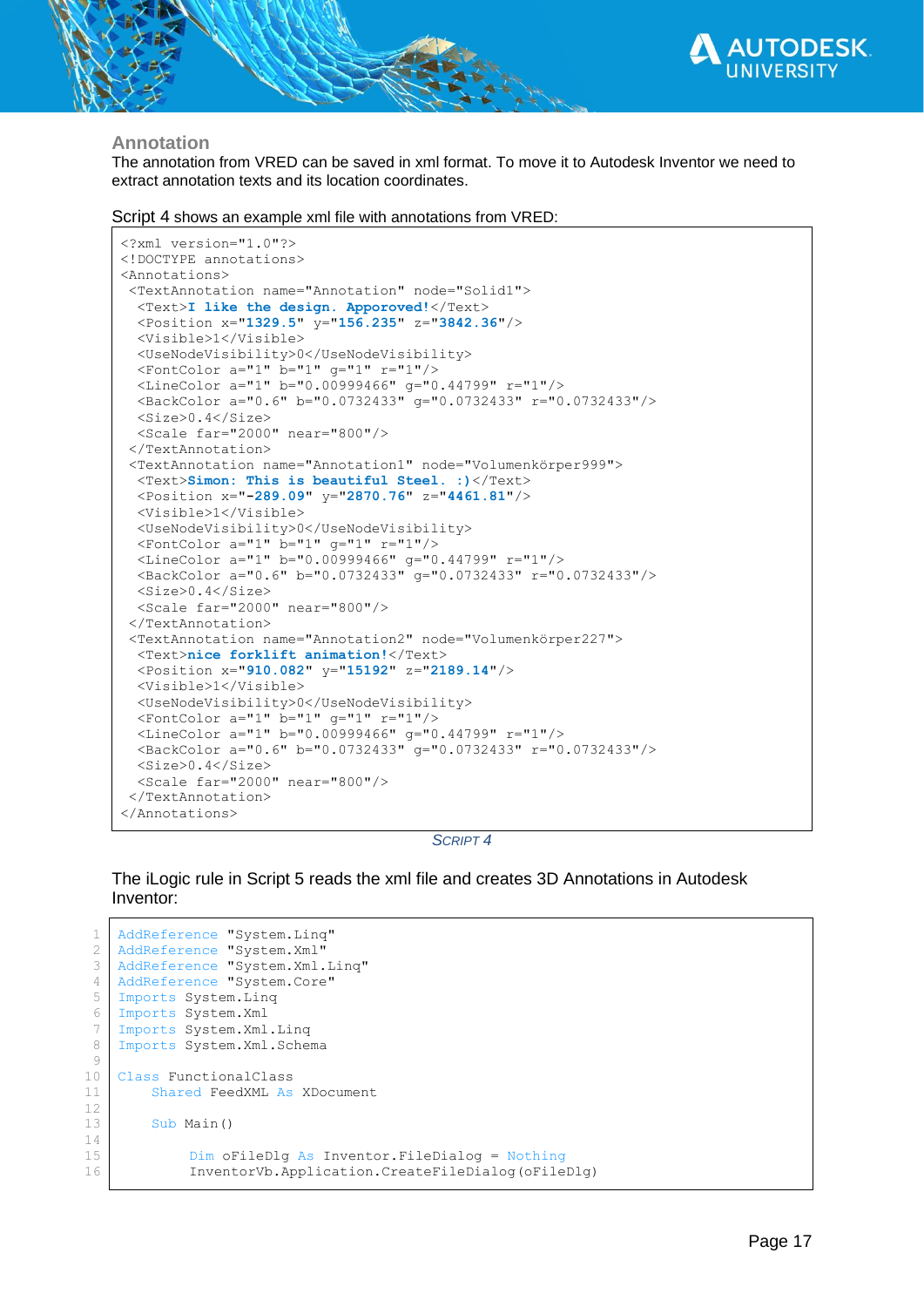

```
17
18
19
20
21
22
23
24
25
26
27
28
29
30
31
32
33
34
35
36
37
38
39
40
41
42
43
44
45
46
47
48
49
50
51
52
53
54
55
56
57
58
59
60
61
62
63
64
65
66
67
68
69
70
71
72
73
74
75
76
77
78
79
80
81
            Dim FileList() As String
            oFileDlg.Filter = "XML Files(*.xml)|*.xml|All Files (*.*)|*.*"
            oFileDlg.InitialDirectory = ThisDoc.Path
             'oFileDlg.InitialDirectory ="C:\temp\"
            oFileDlg.CancelError = True
            On Error Resume Next
            oFileDlg.MultiSelectEnabled=False
            oFileDlg.ShowOpen()
            If Err.Number <> 0 Then
                     MessageBox.Show("File not chosen.", "Dialog Cancellation")
            ElseIf oFileDlg.FileName <> "" Then
                     FileList = oFileDlg.FileName.Split("|")
            End If
            FeedXML = XDocument.Load(FileList(0))
            Dim MyTextArray As ArrayList = New ArrayList()
            Dim Note As String
            Dim MyPositionArray As ArrayList = New ArrayList()
             'Create the list of all text annotations and store it in MyTextArray
    For Each oElement As XElement In FeedXML.Descendants("Text")
                     Note=oElement
                     MyTextArray.Add(Note)
            Next
             'Create the list of all text annotations coordinates 
    For Each oElement As XAttribute In FeedXML.Descendants("Position").Attributes
                     Note = oElement
                     MyPositionArray.Add(Note)
            Next
            j=0'Create sets of text annotation (Note) and corresponding coordinates 
            X,Y,Z
            For i = 0 To MyTextArray. Count - 1
                     Note = MyTextArray(i)
                     X = Val(MyPositionArray(i)) / 10Y = Val (MyPositionArray(j + 1)) / 10Z = Val (MyPositionArray(i + 2)) / 10j = j + 3'Create 3D annotation in Inventor
                     Call Create3dAnnotation(Note, X, Y, Z)
            Next i
            End Sub
    Function Create3dAnnotation(Note As String, X As Double, Y As Double, Z As
    Double)
             'Add MBD annotation
            Dim Doc As AssemblyDocument
            Doc = ThisApplication.ActiveDocument
            Dim oDef As AssemblyComponentDefinition
            oDef = Doc.ComponentDefinition
            Dim oTG As TransientGeometry
            oTG = ThisApplication.TransientGeometry
```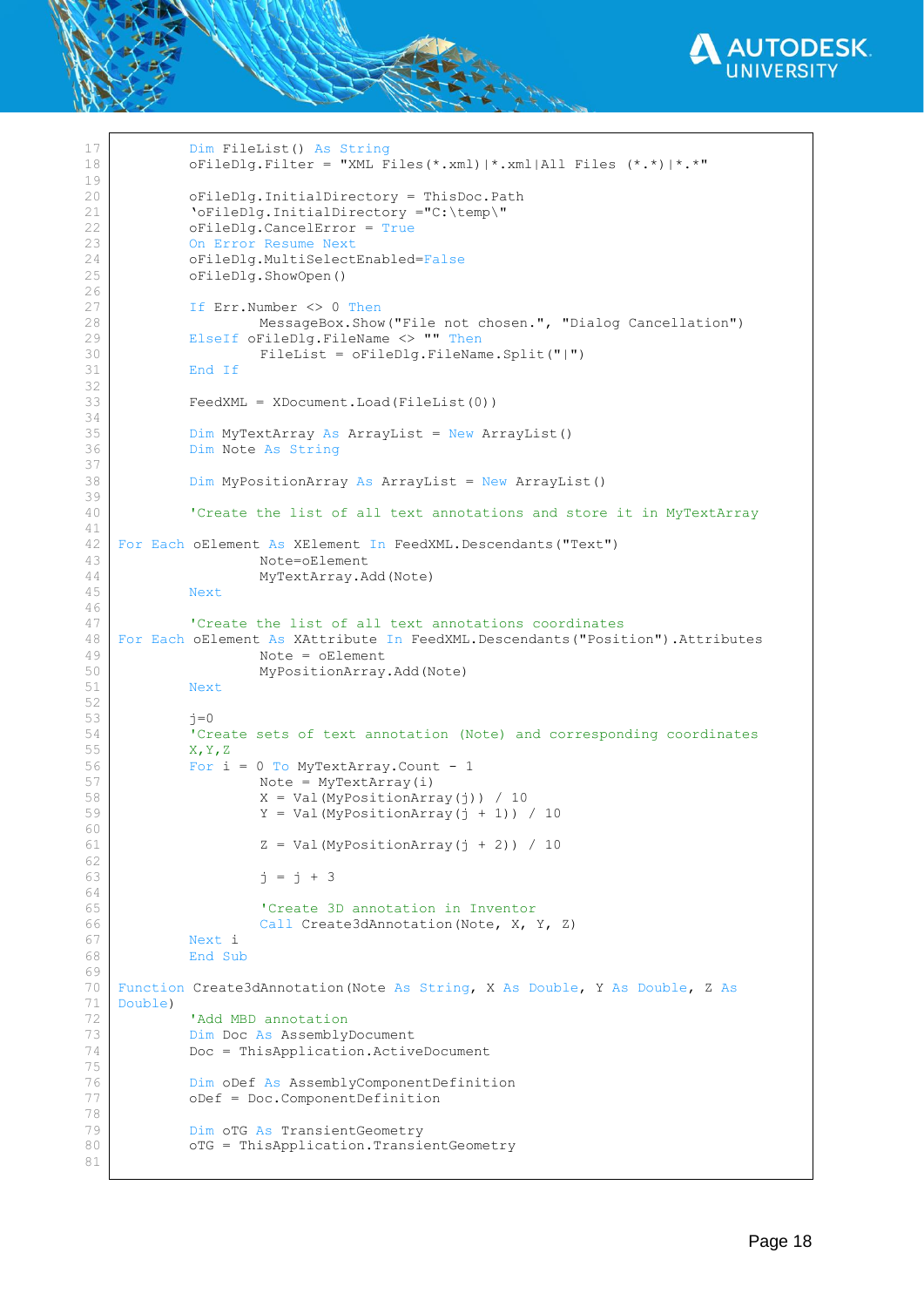

| 82         | 'Define point to attach annotation                                        |
|------------|---------------------------------------------------------------------------|
| 83         | Dim WP As WorkPoint                                                       |
| 84         | $WP = ODef.WorkPoints.AddFixed(OTG.CreatedPoint(X,Y,Z)))$                 |
| 85         |                                                                           |
| 86         | Dim dViewRepMgr As RepresentationsManager                                 |
| 87         | dViewRepMgr = oDef.RepresentationsManager                                 |
| 88         |                                                                           |
| 89         | Dim dWeldView As DesignViewRepresentations                                |
| 90         | dWeldView = dViewRepMgr.DesignViewRepresentations                         |
| 91         |                                                                           |
| 92         | 'Define plane for placing annotation (Global ZX)                          |
| 93         | Dim oAnnoPlaneDef As AnnotationPlaneDefinition                            |
| 94         | $oAnnoPlaneDef =$                                                         |
| 95         | oDef.ModelAnnotations.CreateAnnotationPlaneDefinitionUsingPlane(oDef.Work |
| 96         | Planes. Item (2))                                                         |
| 97         |                                                                           |
| 98         | Dim oLeaderPoints As ObjectCollection                                     |
| 99         | oLeaderPoints = ThisApplication.TransientObjects.CreateObjectCollection   |
| 100        | oLeaderPoints.Add(oTG.CreatePoint(X + 500, Y + 100, Z + 250))             |
| 101        |                                                                           |
| 102        | Dim oLeaderIntent As GeometryIntent                                       |
| 103        | oLeaderIntent = oDef.CreateGeometryIntent(WP)                             |
| 104        | oLeaderPoints.Add(oLeaderIntent)                                          |
| 105        |                                                                           |
| 106<br>107 | Dim oLeaderDef As ModelLeaderNoteDefinition<br>$o$ LeaderDef =            |
| 108        | oDef.ModelAnnotations.ModelLeaderNotes.CreateDefinition(oLeaderPoints,    |
| 109        | Note, oAnnoPlaneDef)                                                      |
| 110        | Dim oLeader As ModelLeaderNote                                            |
| 111        | oLeader= oDef.ModelAnnotations.ModelLeaderNotes.Add(oLeaderDef)           |
| 112        |                                                                           |
| 113        | End Function                                                              |
| 114        |                                                                           |
| 115        | End Class                                                                 |
|            |                                                                           |

*SCRIPT 5*

<span id="page-18-1"></span><span id="page-18-0"></span>*Step by step Instruction to Import Annotations to Inventor*

By following the step by step instructions below you confirme that you have read, understood, and accepted the disclaimer.

### **DISCLAIMER:**

In any case, all binaries, configuration code, templates and snippets of this solution are of "work in progress" character.

Neither Przemek Sokolowski, nor Autodesk represents that these samples are reliable, accurate, complete, or otherwise valid.

Accordingly, those configuration samples are provided "as is" with no warranty of any kind and you use the applications at your own risk.

- 1. Save annotations as XML file in VRED
- 2. Go to your open Inventor file
- 3. Copy & Paste [Script 5](#page-18-1) in a new iLogic rule in Inventor
- 4. Replace C:\temp\ in line 21 with the valith path to your exported XML file in step 1 Important: Use \ instead of / to describe file location
- 5. Run this rule to create the 3D Annotations in your Inventor file

Please download the provided ZIP file from AU Class Site to get a detailed tutorial with sample dataset and video showing the steps.